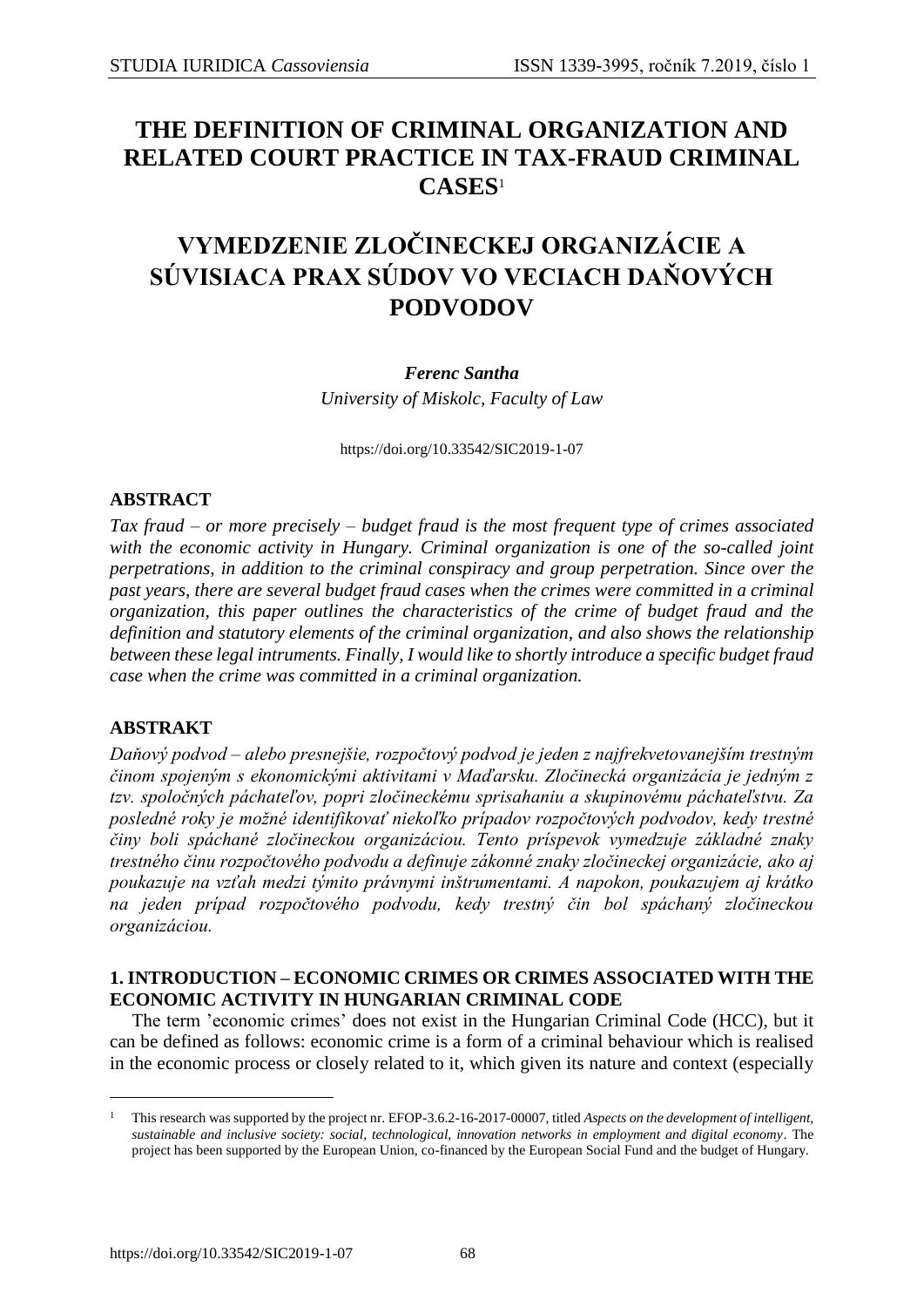the modification of the commission) is suitable for breaching or endangering the fair operation and the legal order of the economy.<sup>2</sup>

There are totally twenty-eight crimes in five chapters in the HCC which can surely be considered as 'economic crimes'.

These five chapters are the following: (1) Chapter 38. Crimes Relating to Counterfeiting Currencies and Philatelic Forgeries, which contains – among others – the Counterfeiting Currency and the Cash-Substitute Payment Instrument Fraud; (2) Chapter 39*. Crimes againts Public Finances, which contains e.g. the Budget Fraud*; (3) Chapter 40. Money Laundering; (4) Chapter 41. Economic and Busines Related Crimes, which contains e.g. the Fraudulent Bankruptcy and the Concealment of Assets for Avoiding a Liability; (5) Chapter 42. Crimes againts Consumer Rights and Any Violation of Competition Laws, in which we can find e.g. the Marketing of Substandard Products, the Misleading Consumers or the Imitation of Competitors.

In addition to these crimes, the Hungarian legal literature and so do I uses the term *'crimes associated with the economic activity'*, which means, along with what I have mentioned, several serious offences if committed in the framework of an economic organization, like Fraud, Embezzlement, Economic Fraud, or Misappropriation of Funds.

It should be emphasized that the definition of economic crimes in criminology has a wider range than the criminal law's concept. It is realized in the economic process or closely related crime form to this process which violates or endangers the prudent management, fair and legal frames of economy. Among crimes against property the following crimes can be mentioned: embezzlement, fraudulence, misappropriation, and among the corruption crimes: bribery and influence peddler. $3$ 

In the first part of my paper, after the short introduction, I would like to outline the statutory definition and some characteristics of the crime of budget fraud. In the second, I would like to examine the features and elements of the definition of criminal organization in the light of the criminal court practice. Finally, the third part is devoted to introduce a specific budget fraud case when the crime was committed in a criminal organization.

#### **2. CRIME OF BUDGET FRAUD IN HUNGARIAN CRIMINAL LAW**

Crime of budget fraud exists in Hungarian criminal law since the 1st of January 2012, in the Chapter  $39<sup>4</sup>$  of the HCC, titled Crimes againts Public Finances. When decided to place into a separate chapter, the legislator has taken account of the fact that budget frauds are often but not exclusively committed by the participants of the economic life.<sup>5</sup> Therefore, crime of budget fraud and the related criminal offences can rather be considered as the most important criminal acts of the financial criminal law (which is the part of the economic criminal law in a broader sense).<sup>6</sup>

1

 $^{2}$   $\,$  TÓTH M: Gazdasági bűnözés és bűncselekmények. KJK-KERSZÖV Kft., 2002. 22. p.

<sup>&</sup>lt;sup>3</sup> KÖHALMI L – MEZEI K: The concept and typical forms of economic crime. Journal of Eastern-European Criminal Law, No.2/2015. 34. p.

<sup>&</sup>lt;sup>4</sup> Chapter 39 of the HCC contains the crime of budget fraud; fraud relating to social security, social and other welfare benefits; omission of oversight or supervisory responsibilities in connection with budget fraud; and conspiracy to commit excise violation.

<sup>5</sup> TÓTH, M: A pénzügyi bűncselekmények. In: Magyar büntetőjog. Különös rész (szerk. Erdősy Emil – Földvári Jozsef – Tóth Mihaly). Osiris Kiado, Budapest, 2007. 507. p.

<sup>6</sup> JACSÓ, J: A költségvetési csalás. In: A negyedik magyar büntetőkódex régi és újabb vitakérdései (szerk. Hollán Miklós – Barabás A. Tünde), MTA Társadalomtudományi Kutatóközpont – Országos Kriminológiai Intézet, Budapest, 2017, 274. p. Economic criminal law in Hungary is the sum total of legal regulations within and outside criminal law that define which of the actions threatening the economic order (that is, the orderly operation of the economy) are considered criminal acts, how the perpetrators of these are to be held responsible, what sanctions can be applied against them and how. See WEI, C: The Hungarian Economic Criminal Law in the New Hungarian Criminal Code. Büntetőjogi Szemle 2012/3. 3. p.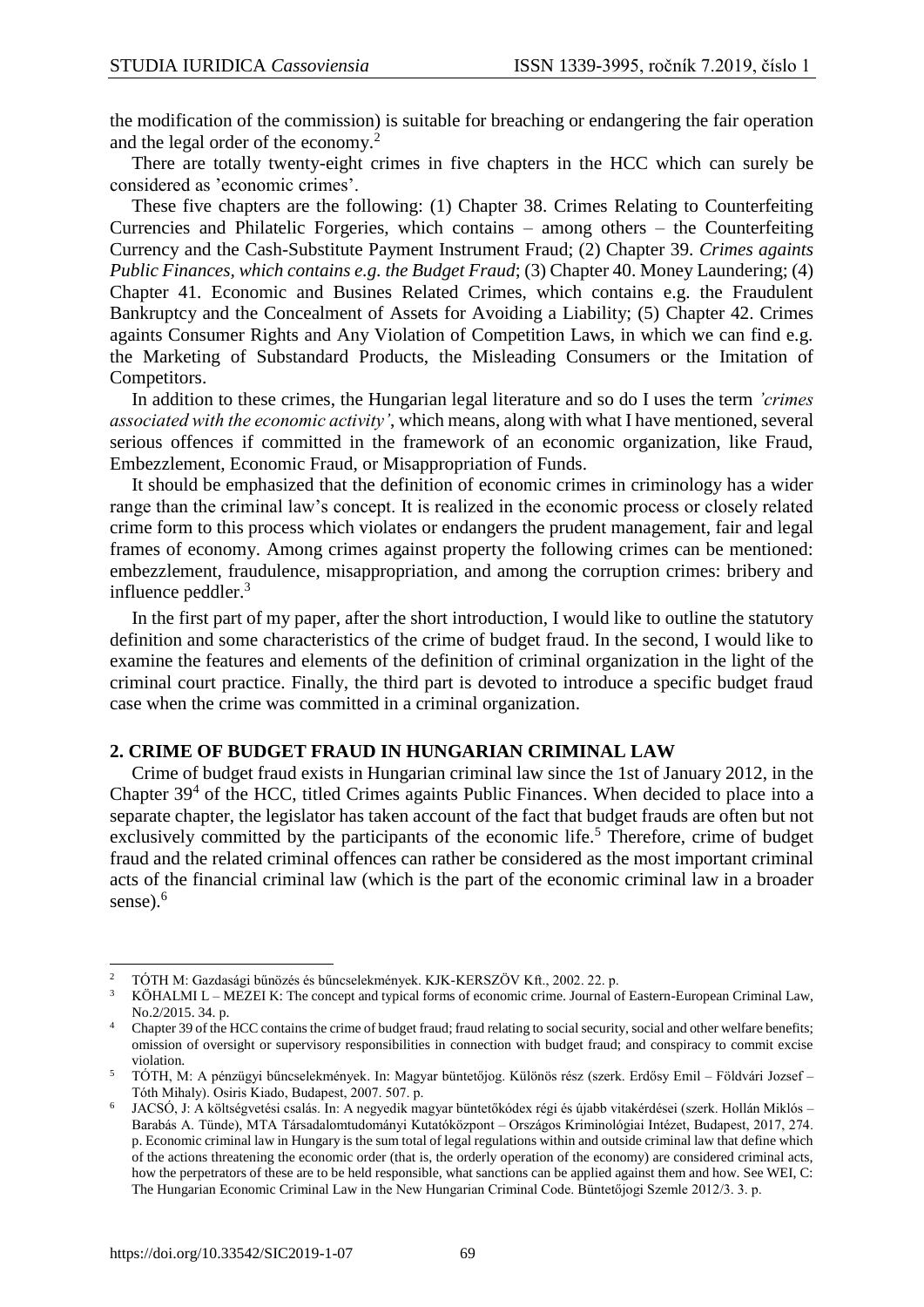The Article 396 of HCC, which contains the provisions relating to budget fraud, is a complex statutory definition which has been drafted in a manner which takes into account the following objectives:

- all fraud-related crimes which detrimental to the budget should be integrated in one criminal offence: a number of previously regulated crimes, e.g. tax-fraud, excise violation, illegal trafficking of excise goods, violation of the financial interest of the European Communities have terminated and the crime of budget fraud should be applied;

- the definition of the new offence was formulated in an extremely abstract manner in order to remove all the possible loopholes and possiblities of abuse.<sup>7</sup> Accordingly, this offence is constituted if it is committed in connection with any budget payment obligation (e.g. taxes, customs, levies, fines), or with any funds deriving from the budget (including export subsidies and intervention aids);

- the aim was to put the national budget and the budgets or funds managed by or behalf of European Union at the centre of criminal law protection<sup>8</sup> and to facilitate the proper legal classificiation for the users of the law, especially for the judges. The solution of the questions of plurality of offences became much simplier, since the legislator established a so-called statutory unity, namely it is not relevant whether the perpetrator causes financial loss to one or more budgets, or commits the crimes in connection with different taxes (e.g. VAT, corporate tax), or the criminal act is affected one or more tax declaration periods: in all the referred cases only one offence should be established and the amount of the financial losses should be added;

- With the criminal offence of budget fraud, the Hungarian legislator aims to protect not only the national budget, but also the budgets and/or funds managed by or on behalf of international organizations and budgets and/or funds managed by or on behalf of the European Union.<sup>9</sup>

There are three basic cases of the offence:

- the "classical" budget fraud (budget fraud in a narrower sense);

- the excise violation, which involves duty and tax evasion from excise products such as tobacco, alcohol and oils, and

- the so-called "administrative" budget fraud, which means the breach of accounting or notification duties related to the funds driving from the budgets.

It is also deserving of mention the criminal liability of the heads of business regarding the crime of budget fraud. With respect to this crime, the Article 397 of the HCC contains the relevant provision, a separate offence named 'Omission of Supervisory or Controlling Duty in connection with Budget Fraud'. Under this Article, the leader of the business organization, or its member or employee entitled to control or supervision is punishable, if the member or employee fails to fulfil the duty of control or supervision, and thus makes it possible for the member or employee of the business organization to commit the budget fraud within the scope of the business organization's activities.

in the Hungarian criminal law. In: Current questions and european answers on the field of law and justice in Romania and Hungary (ed.: Christian Dumitru Mihes – Diana Cirmaciu), Editurii Pro Universitaria, 2016.

But now I only focus on the "classical" budget fraud. The statutory definition of the offence consists of three parts:

a) The first type of the offence can be committed if the perpetrator induces a person to hold or continue to hold a false belief, makes a false statement, or suppresses known facts (in

 $\overline{a}$ 

<sup>7</sup> See the Ministerial Explanation of the Act LXIII of 2011 which modified the HCC and introduced the budget fraud into the Hungarian criminal law.

<sup>8</sup> GULA J: A költségvetést károsító bűncselekmények. In: GÖRGÉNYI-GULA-HORVÁTH-JACSÓ-LÉVAY-SÁNTHA-VÁRADI: Magyar büntetőjog különös rész. Wolters Kluwer Kft., 2013. 604. p.

<sup>9</sup> UDVARHELYI B.: The protection of the financial interests of the European Union in the Hungarian criminal law. In: Current questions and european answers on the field of law and justice in Romania and Hungary (ed.: Christian Dumitru Mihes – Diana Cirmaciu), Editurii Pro Universitaria, 2016. 207. p.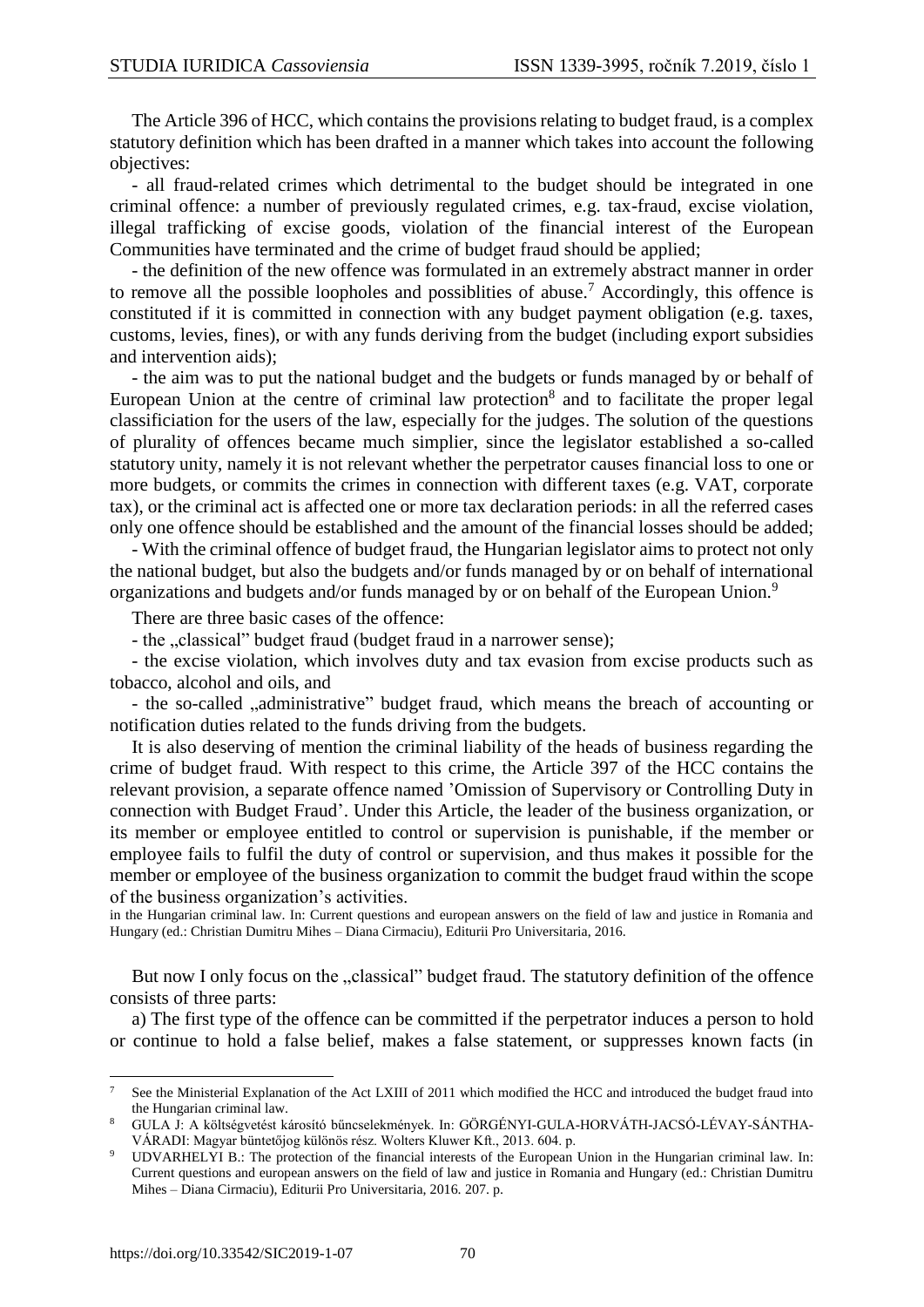connection with any budget payment obligation or with any funds deriving from the budget). The typical examples of the above mentioned criminal act is the illegal VAT refund or VAT deduction. Also included here are the so-called carousel frauds and fraud cases committed in connection with the activity of temporary work agencies, which will be discussed in the following.

b) The second can be realized if the perpetrator unlawfully claims any advantage made available in connection with budget payment obligations. This act is typically carried out in relation to tax- and customs benefits. One example in Hungarian court practice is the case, when a business organization claimed the corporate tax benefit for small and medium-sized companies despite the fact that it was not a small or medium-sized company.<sup>10</sup>

c) Finally, the third form of the crime is the use of funds deriving from the budget for purposes other than those authorized. For example, this was the case when the accused unlawfully claimed the fund financed jointly by the Phare Programme of the EU and the Hungarian state.

Budget fraud is a material offence, which contains not only the criminal act but also the harmful consequences caused by the perpetrator, namely the financial loss to one or more budgets. The HCC defines financial loss generally as the damage to one's property, including lost income. However, a special provison should also be applied in connection with budget fraud: "any loss of revenue stemming from non-compliance with any budget payment obligation, as well as the claiming of funds from a budget unlawfully or the use of funds paid or payable from a budget for purposes other than those authorized." The larger the amount of the financial loss, the more serious is of the punishment<sup>11</sup>, but if the financial loss caused by the act is 100.000 HUF (around 300 Euro) or less, the case shall be treated as an administrative offence instead of a real crime. Additional aggravated cases of the budget fraud are when the crime is committed on a commercial scale or in a criminal conspiracy.

In this respect, it is important to note the provision related to commutation of the punishment. According to the Article 396(8), the penalty may be reduced without limitation if the perpetrator provides compensation for the financial loss caused by the budget fraud before the indictment is filed. The aim of this rule is to encourage the perpetrator to pay subsequent reparation. However, the formulation of the provision is problematic, as it shall not apply to the typical case of the budget fraud, when the offence is committed in a criminal conspiracy. *It seems a better solution to regulate the self-report of the perpetrator together with the compensation of the financial loss as a ground of impunity*. The self-report of the perpetrator (*Selbstanzeige*) is laid down as a ground of excuse in many foreign countries, e.g. in Germany or in Austria.<sup>12</sup>

#### **3. THE DEFINITION OF CRIMINAL ORGANIZATION**

Criminal organization is one of the so-called joint perpetrations, in addition to the criminal conspiracy and group perpetration. The common characteristic of joint perpetrations is that two or more persons are involved in the commission of the crime and imply a certain division of activities and a certain degree of organization. However, there are important differencies: criminal conspiracy and group perpetration have been existing for a long time in Hungarian criminal law and these forms are regulated as aggravated cases with a more serious punishment

<sup>1</sup> <sup>10</sup> MISKOLCZI, B: A költsegvetést karosító bűncselekmények. In: Új Btk.Kommentár (főszerk. POLT P). Nemzeti Közszolgálati és Tankönyv Kiadó, Budapest,2013. 27. p.

<sup>&</sup>lt;sup>11</sup> If the crime causes a financial loss between 100.001 and 500.000 HUF, it is punishable by imprisonment not exceeding two years. The penalty of imprisonment not exceeding three years if the budget fraud results in considerable financial loss (500.001-5.000.000 HUF); imprisonment between one to five years if it results substantial financial loss (5.000.001- 50.000.000 HUF); imprisonment between two to eight years if it results in particularly considerable financial loss (50.000.001-500.000.000 HUF), and imprisonment between five to ten years if it results particularly substantial financial loss (over 500.000.000 HUF).

<sup>12</sup> JACSÓ J (2017) 291. p.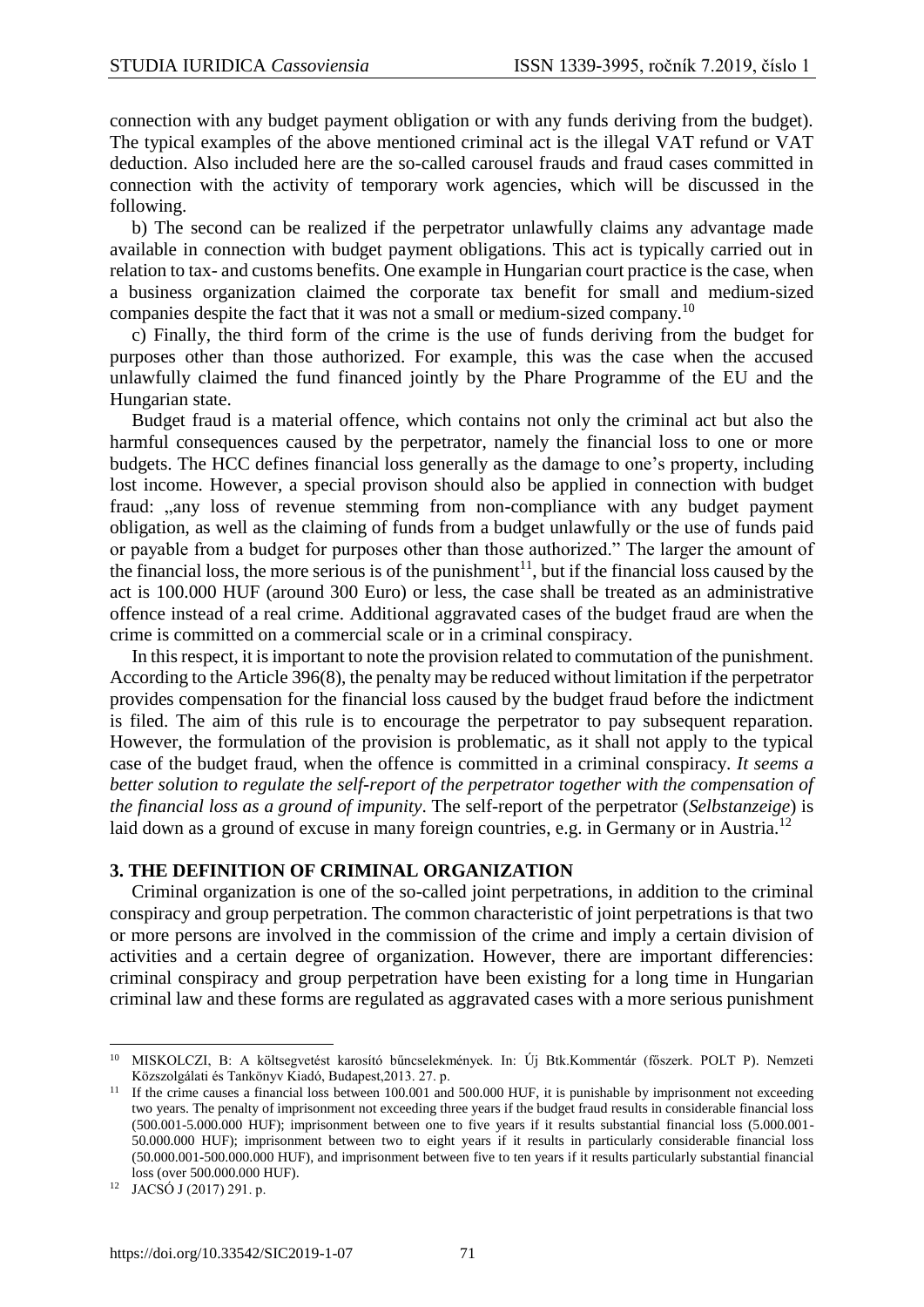of certain criminal offences (e. g. robbery committed in a group perpetration or drug trafficking committed in criminal conspiracy).

On the other hand, criminal organization has been incorporated into the HCC only in 1997<sup>13</sup>, with a view to stepping up the fight against serious organised crime. Perpetration within the framework of a criminal organization is not an aggravated case of a crime, but several serious legal consequences provided by the General Part of HCC shall be applied, e.g. the maximum imposable penalty is to be doubled (however, this punishment may not exceed twenty years); all assets obtained by the perpetrator during his involvement in a criminal organization have to be regarded as subject to confiscation until proven otherwise; the exclusion of the possibility of a suspended sentence of imprisonment or of release on parole, etc.

The HCC (Art  $459(1)$ ). defines the term of the criminal organization as follows: "when a group of three or more persons collaborate in the long term to deliberately engage in an organized fashion in criminal acts, which are punishable with five years of imprisonment or more".

As the prosecutor bear the burden of proof, he/she is required to prove the elements of the criminal organization, which are as follows:

a) The HCC requires *a minimum number of three members* for a criminal organization and they may be criminally liable as a principal perpetrator or an instigator or an abettor, but a minimum one principal perpetrator is a necessary condition. It can happen that there is change in the composition of the members: such mobility is usually does not itself affect the existence of the organization and is irrelevant for the establishment of the criminal organization and its legal consequences.<sup>14</sup>

b) Criminal organization is a group *established over a longer period of time*: commission of only one or two crimes occasionally does not constitute criminal organization, the term of , longer period" concerns the relative stability of the structure of the organization.<sup>15</sup> Though it is not possible to determine precisely, according to the court practice, a few months of operation can be considered as "longer period", in particular where it is clear that the members of the organization intended to commit further crimes, additional to those already committed (e.g. when the perpetrators intended to use the large quantities of weapons acquired by illegal arms trafficking for the showdown of the rival gangs).

c) Criminal organization is a group of persons collaborating in an organized fashion, or, in other words, *a group of persons operating in concert*. The criminal organization means not only the collective action of persons but requires a kind of qualitative extra characteristic. The commission of crimes in an organized manner is not sufficient, this element assumes a higher level of coordination, division of tasks, planning and direction. According to the court practice, a number of facts make it possible to conclude that this condition is fulfilled, e.g.

- hierarchical relationships between the members,

- separation of the levels of activities (e.g. the level of decision-making, control and execution),

- system of command and control,

**<sup>.</sup>** <sup>13</sup> Act LXXIII of 1997 established and formulated the definition of the criminal organization. The commission of several criminal offences by a person being a member of a criminal organization was evaluated as an aggravated case of the offence. The wording was ' a criminal organization is a criminal conspiracy established to repeatedly commit criminal acts - based on a distribution of labour - for the purpose of gaining profits on a regular basis'. See in details: BALOGH A: The Definition of Criminal Organization and Consequences of Committing Crime in the Framework of a Criminal Organization under Hungarian Criminal Law, 2015 Law Series Annals W. U. Timisoara 14 (2015), 15-17. p. According to the modified definition in 1998 (Act LXXXVIII of 1998), 'criminal organization is a criminal conspiracy established to commit criminal acts on a regular basis for the purpose of enrichment, that is based on the distribution of labour, a hierarchy of subordinates and superiors and on active participation based on personal relationships'.

<sup>14</sup> NÁNÁSI L: A szervezett bűnözés kérdései a magyar anyagi és eljárási büntetőjogban (Egy precedensügy tapasztalatai. Romániai Magyar Jogtudományi Közlöny, 2006/3. 46. p.

<sup>15</sup> TÓTH M: Bűnszövetség, bűnszervezet. Complex Kiadó Kft., 2009, 129. p.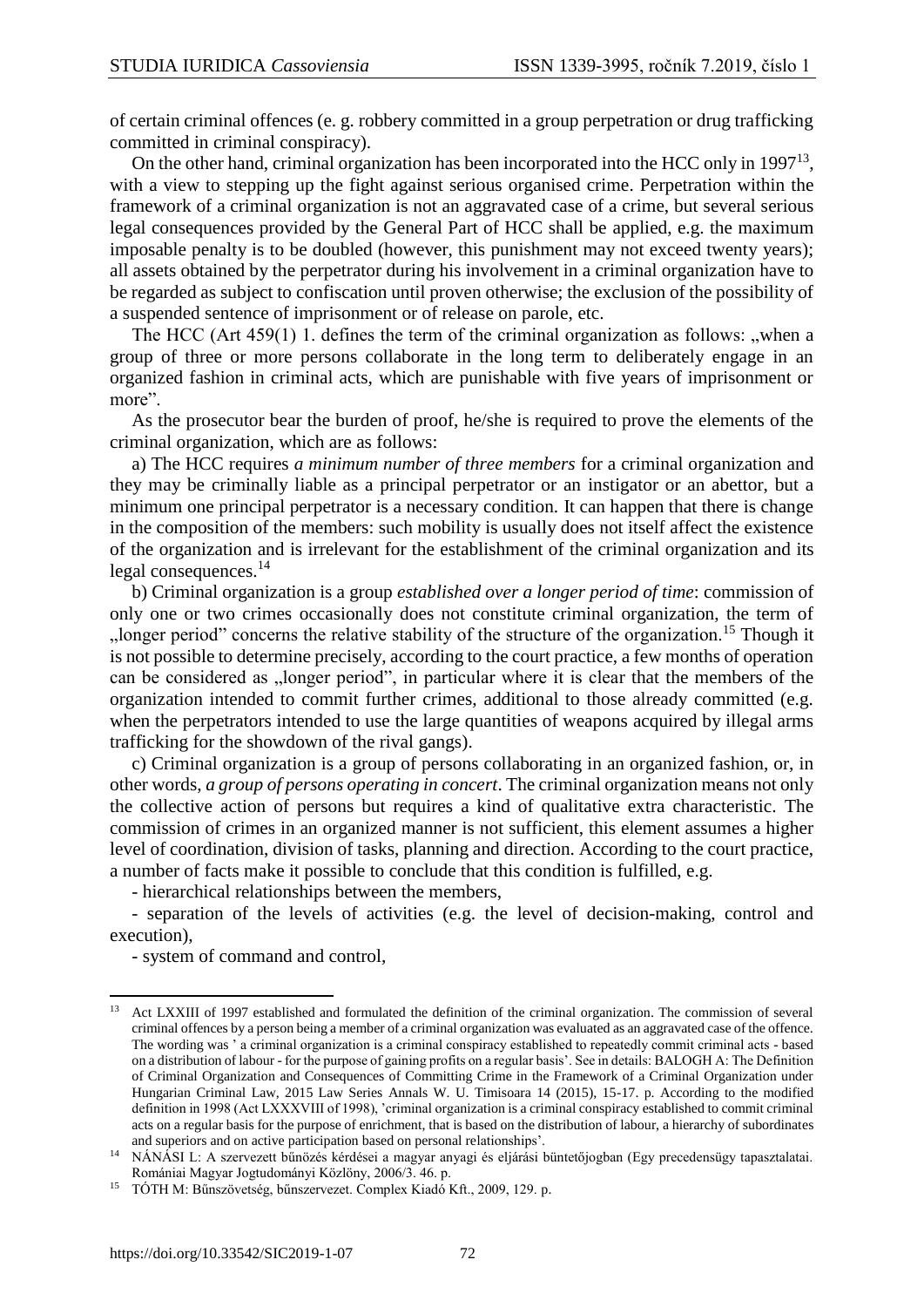- conspirative methods of the communication between the members, e.g. using special words and terms during the phone calls,

- coordinated action againts the authorities, e.g. in case of arrest of a member, the organization provide a defence lawyer and cover the costs.<sup>16</sup>

According to the court practice, it is not necessary a direct link between the members of the organization and it is irrelevant whether they know each other or not.<sup>17</sup> The element of operating in concert may also be found, if the activities of the perpetrators are harmonized by one leader, even the knowledge about each other's activities is not possible to establish.

d) The *purpose* of the criminal organization is the commission of minimum two criminal offence that are punishable with five years of imprisonment or more. This does not mean that the perpetrator must know about the measures of punishment, but he/she must understand that the purpose of the criminal organization is to commit serious crimes.<sup>18</sup>

A criminal organization already comes to existence also in cases where the members have not yet committed such a crime. It is another question that the *above mentioned serious legal consequences (e. g. the doubled maximum penalty) can only be applied if the members attempt to commit at least one criminal offence*. A criminal organization can be organized for the commission of any criminal offence punishable with five years or more (no exhausted list of the relevant crimes) and the purpose to obtain a financial or other material benefit the that is not required (though this is a typical case). However, it remains unclear whether all the members should be involved in the commission of the crime (punishable with five years imprisonment or more), and if the answer is yes, then what kind of form of perpetration is relevant?<sup>19</sup>

Finally, it shoud be emphasized that the perpetrator must not only be aware of the objective elements of the criminal offence(s) committed in the criminal organitation but he/she also must know the above mentioned factual elements of criminal organization.<sup>20</sup>

The definition of the criminal organization is seemingly based on the term of the group perpetration. This solution might have some disadvantages since the condition of the group perpetration is the presence of three or more perpetrators at the place of the crime. This criterion cannot reasonably be applied in connection with the criminal organization because it is contrary to the nature and the characteristics of a criminal organization, especially to the division of labour. $21$ 

#### **4. A BUDGET-FRAUD CASE COMMITTED IN A CRIMINAL ORGANIZATION – SHORT CONCLUSION**

Over the past years, there are several budget fraud cases in which criminal proceedings have been initiated againts temporary work agencies. The method applied by the perpetrators in the particular case at hand is to operate a company which pretend to deal with temporary agency work. This "agency" seemingly lends its employees to companies which carry out genuine economic activity. However, the workers have been employed by the same companies previously and although the "agency" became the new employer, the time, the place and the position of the work has not changed. The 'agency' fails to pay the social security and other releated contributions to the budget and issues fictional invoices for the temporary agency work which are placed into the accounting of the companies and used for the illegal VAT-deduction.

According to indictment, the criminal organization was established by six accused. The leader of the organization was the accused I who directed the activities of the members of the

 $\overline{a}$ 

<sup>16</sup> TÓTH M (2009) 130-131. o.

<sup>&</sup>lt;sup>17</sup> Uniformity decision no. 4/2005 BJE rendered by the Hungarian Supreme Court.

<sup>&</sup>lt;sup>18</sup> BALOGH A (2015) 19-20. p.<br><sup>19</sup> GELLÉE B: A magyar büntet

<sup>19</sup> GELLÉR B: A magyar büntetőjog tankönyve I. Általános tanok. Magyar Közlöny Lap- és Könyvkiadó, Budapest, 2008. 260. p.

<sup>&</sup>lt;sup>20</sup> Uniformity decision no. 4/2005 BJE rendered by the Hungarian Supreme Court.

<sup>21</sup> NAGY F: A magyar büntetőjog általános része. Korona Kiadó, Budapest, 2004, 312. p.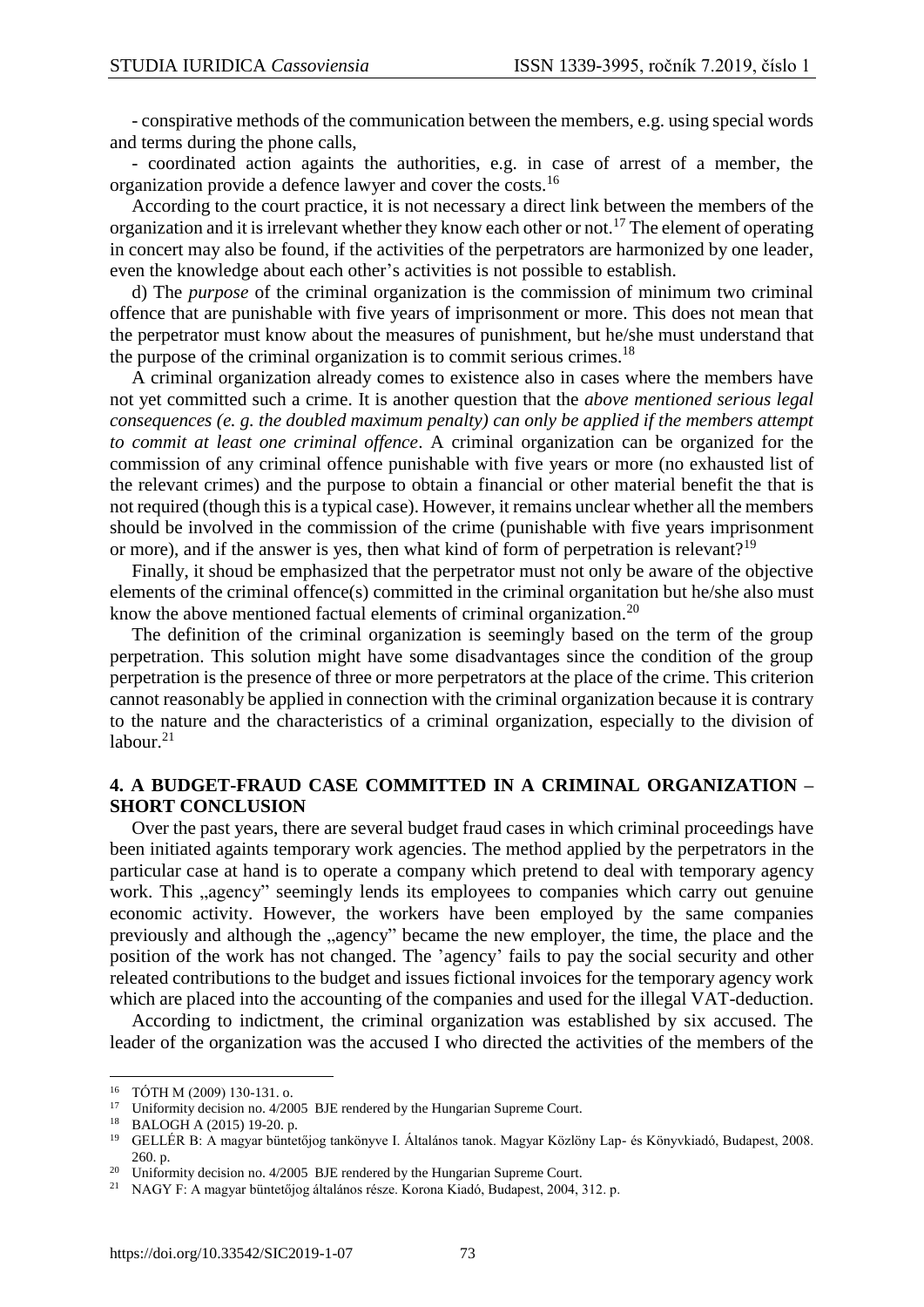organitation and who was informed by the members of their criminal activities. He approved the transactions managed by the members and instructed them during the time of the contact between the criminal organization and the companies used the 'services' of the organization. He tried to avoid to come into direct contact with the activity of the criminal organization, and therefore he maintained relations with the other members of the organization and the companies by the accused II. The latter person forwarded the instructions of the leader to the other members of the organizations, and directed the activity of the members and the temporary work agency. Accused III, IV and V were involved in the operation of the temporary work agency and they kept in contact with the companies in connection with the fictional temporary agency work and invoicing services.

On that basis, the prosecutor proposed for the court in the indictment to declare that the accused committed the budget fraud in a criminal organitation and requested the imposition of a serious imprisonment with the exclusion of the possibility of a conditional release.

It is clear from the file of the case that the temporary work agency failed to pay the social security and other releated contributions to the budget and the invoices were fictional, since the agency did not carry on any real temporary agency work. More than three members were involved in the activity of the criminal organization, and the operation of the organization lasted for more than one year. The members have all known each other and, according to the confidental informations gathered by the police by phone-tapping, they communicated and consulted on the duties and tasks in connection of the operation of the temporary work agency on a regular basis. On that basis, the element of 'operation in concert' can also be established. They committed thirty-two separate crimes of budget fraud punishable with more than five years of imprisonment, since the 'services' of the temporary work agency were used by the same number of companies. In light of the aforementioned, it is not difficult to predict that defending aganins the accusations will be a major challenge for the accused and their defence lawyers.

Crime of budget fraud has particular importance since these crimes are the most common in the area of crimes associated with the economic activity. Over the last decade Hungary (and other countries of the European Union) have seen an increase in budget fraud cases (in Hungary 1555 crimes in 2012, 2178 crimes in 2013, 2284 in 2014, 2154 in 2015), <sup>22</sup> and many of these crimes have been committed in a criminal organization causing hundreds of billions financial loss to the national budget. Therefore, effective fight againts budget fraud and similar financial crimes is one of the greatest challenges facing the Hungarian law enforcement authorities over the next years.

## **KEYWORDS**

crime of budget fraud, tax-fraud, criminal organization, economic crimes, crimes associated with the economic activity

## **KĽÚČOVÉ SLOVÁ**

Trestný čin rozpočtového podvodu, daňový podvod, zločinecká organizcáia, ekonomické trestné činy, trestné činy spojené s hospodárskou aktivitou

## **BIBLIOGRAPHY**

1. BALOGH A: The Definition of Criminal Organization and Consequences of Committing Crime in the Framework of a Criminal Organization under Hungarian Criminal Law, 2015 Law Series Annals W. U. Timisoara 14 (2015)

**<sup>.</sup>** <sup>22</sup> Source: Egységes Nyomozóhatósági és Ügyészségi Bűnügyi Statisztika (ENYÜBS).